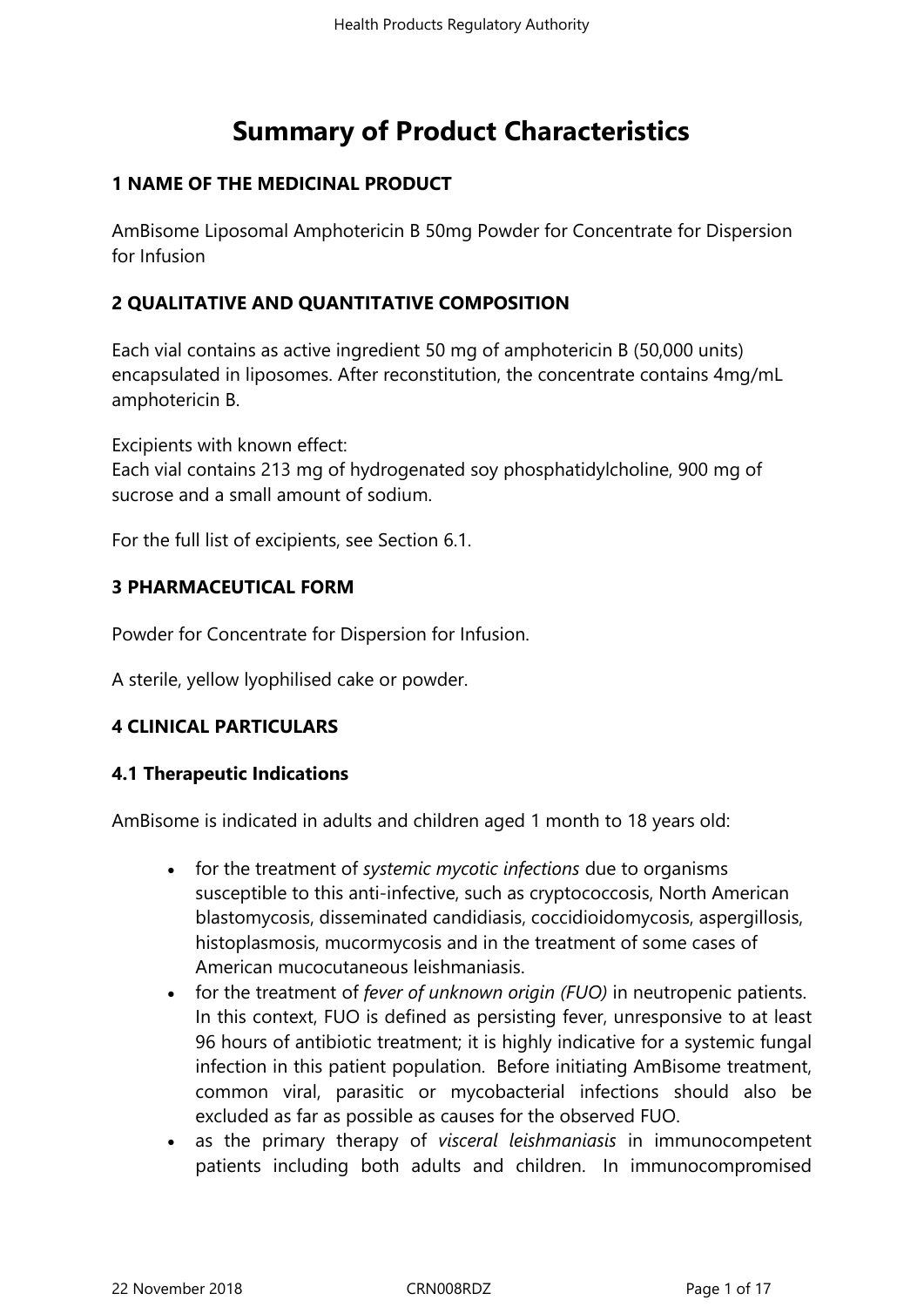patients (e.g. HIV positive) AmBisome is also indicated as the primary therapy of visceral leishmaniasis.

This drug should not be used to treat the common clinically inapparent forms of fungal disease which show only positive skin or serologic tests.

### **4.2 Posology and method of administration**

#### *Adult patients*

Dosage of amphotericin B as AmBisome must be adjusted to the specific requirements of each patient.

 For treatment of systemic mycotic infections, therapy is usually instituted at a daily dose of 1.0 mg/kg of body weight, and increased stepwise to 3.0 mg/kg, as required. A cumulative dose of  $1.0 - 3.0$  g of amphotericin B as AmBisome over 3-4 weeks has been typical. Mucormycosis: Initiate treatment with 5 mg/kg, administered daily. The duration of therapy should be determined on an individual basis. Courses of up to 56 days are commonly used in clinical practice; longer durations of therapy may be required for deep seated infections or in cases of prolonged courses of chemotherapy or neutropenia.

Doses greater than 5 mg/kg have been used in clinical trials and clinical practice. There are limited data on the safety and efficacy of AmBisome for the treatment of mucormycosis at these higher doses, therefore, a benefit:risk assessment should be made on an individual patient level to determine whether the potential benefits of treatment are considered to outweigh the known increased risk of toxicity at higher AmBisome doses (see section 4.4).

- For fever of unknown origin in neutropenic patients therapy should be initiated at 1.0 mg/kg/day; the dose may be raised to 3 mg/kg/day if indicated.
- Visceral leishmaniasis: a dose of 1.0 to 1.5 mg/kg/day for 21 days or alternatively a dose of 3.0 mg/kg/day for 10 days can be used for treatment of visceral leishmaniasis. In immunocompromised patients (e.g. HIV positive), a dose of 1.0 to 1.5 mg/kg/day for 21 days may be used. Because of the risk of relapse, maintenance therapy or reinduction therapy may be necessary.

#### *Paediatric Population*

Systemic fungal infections and fever of unknown origin have been successfully treated with AmBisome in paediatric patients, without reports of unusual adverse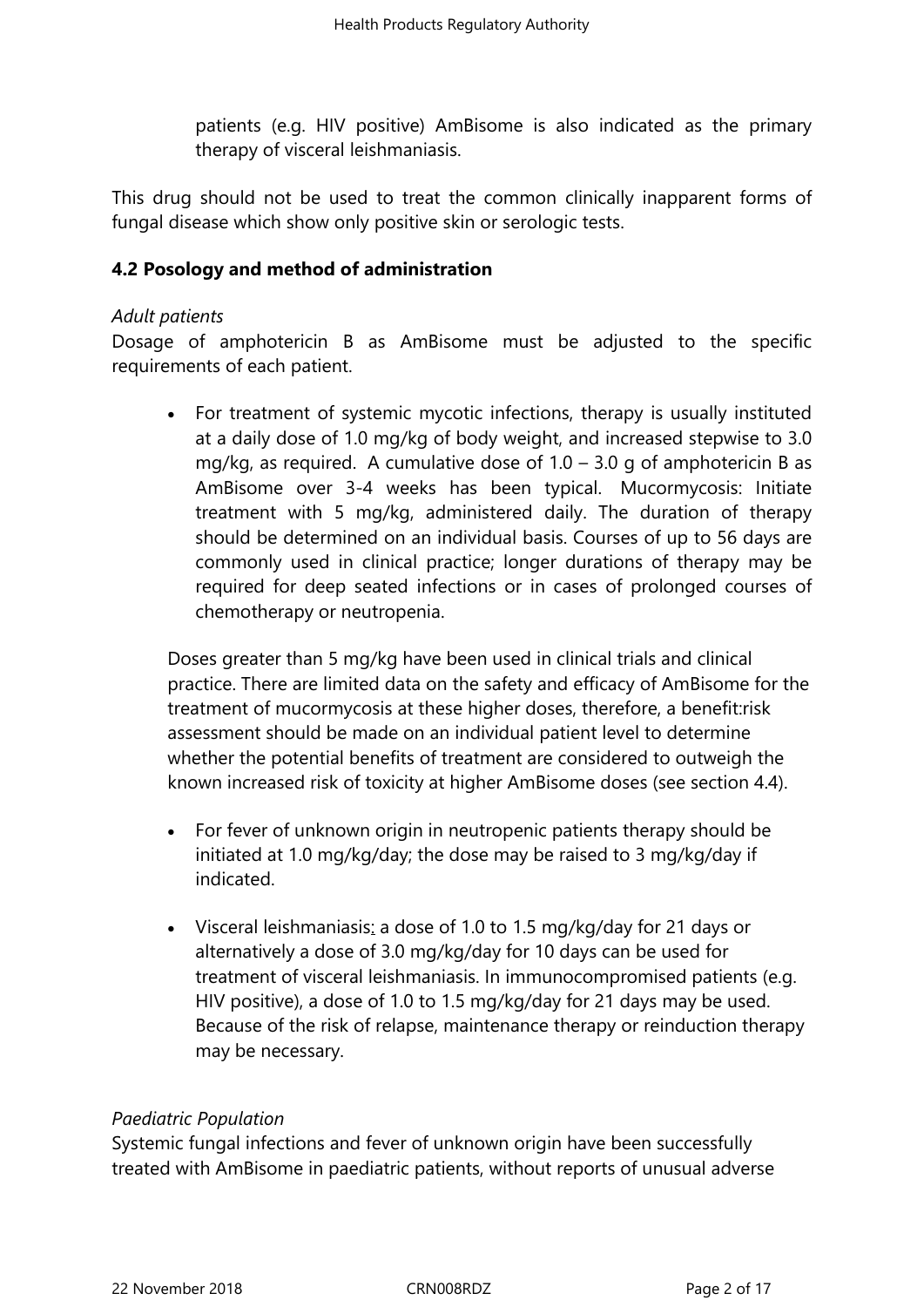events. AmBisome has been studied in paediatric patients aged one month to 18 years old. Dosage should be calculated on the same per-Kg body weight basis as for adults. The safety and efficacy of AmBisome has not been established in infants under one month old.

### *ElderlyPopulation*

No alteration in dose or frequency of dosing is required.

#### *Renal Impairment*

AmBisome has been administered to patients with pre-existing renal impairment at doses of 1-5 mg/kg/day in clinical trials and no adjustment in dose or frequency of administration was required (See section 4.4).

#### *Hepatic Impairment*

No data are available on which to make a dose recommendation for patients with hepatic impairment. See Warnings and Precautions for Use (See section 4.4).

#### Method of administration

A test dose (1 mg) should be infused slowly for up to 10 minutes and the patient carefully observed for 30 minutes afterwards.

AmBisome should be administered by intravenous infusion over a 30 – 60 minute period. For doses greater than 5mg/kg/day, intravenous infusion over a 2 hour period is recommended (see section 4.4). The recommended concentration for intravenous infusion is 0.20 mg/ml to 2.00 mg/ml amphotericin as AmBisome (see section 6.6).

For instructions on reconstitution and dilution of the product before administration, see section 6.6.

# **4.3 Contraindications**

Hypersensitivity to the active substance or to any of the excipients listed in section 6.1. unless, in the opinion of the physician, the condition requiring treatment is life-threatening and amenable only to AmBisome therapy.

AmBisome contains soya oil. If you are allergic to peanut or soya, do not use this medicinal product.

#### **4.4 Special warnings and precautions for use**

#### *Anaphylaxis and anaphylactoid reactions*

Anaphylaxis and anaphylactoid reactions have been reported in association with AmBisome infusion. To detect idiosyncratic anaphylactic reactions and minimise the dose administered if a reaction occurs, a test dose should be administered initially. If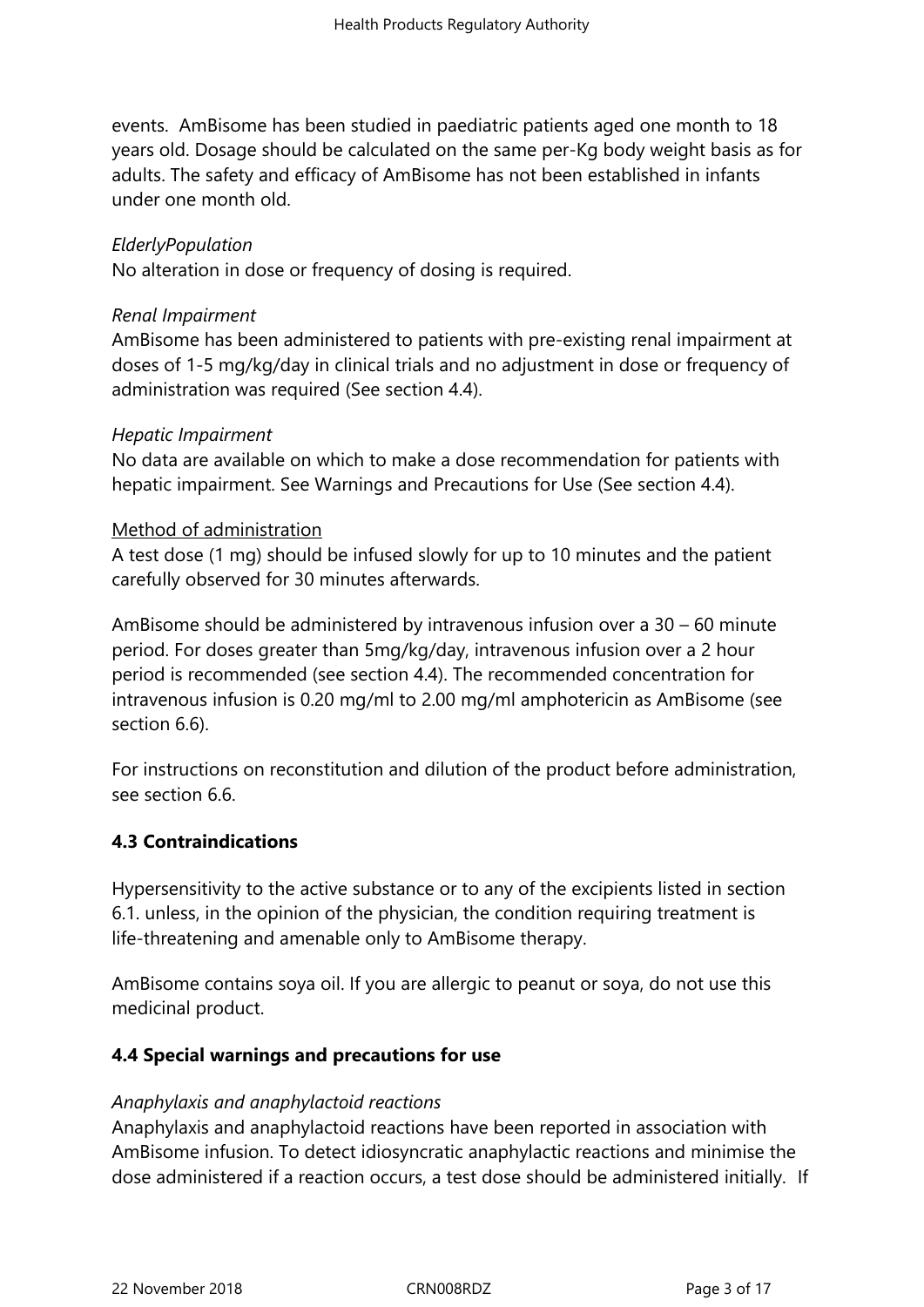a severe anaphylactic/anaphylactoid reaction occurs, the infusion should be immediately discontinued and the patient should not receive further infusion of AmBisome.

### *Infusion-related reactions*

Other severe infusion-related reactions can occur during administration of amphotericin B-containing products, including AmBisome (see section 4.8). Although infusion-related reactions are not usually serious, consideration of precautionary measures for the prevention or treatment of these reactions should be given to patients who receive AmBisome therapy. Slower infusion rates (over 2 hours) or routine doses of diphenhydramine, paracetamol, pethidine, and/or hydrocortisone have been reported as successful in their prevention or treatment.

### *Renal effects*

AmBisome has been shown to be substantially less toxic than conventional amphotericin B; particularly with respect to nephrotoxicity, however, adverse reactions, including renal adverse reactions, may still occur.

In studies comparing AmBisome 3mg/kg daily with higher doses (5, 6 or 10 mg/kg daily), it was found that the incidence rates of increased serum creatinine, hypokalaemia and hypomagnesaemia were notably higher in the high dose groups.

Regular laboratory evaluation of serum electrolytes, particularly potassium and magnesium, as well as renal, hepatic and haematopoietic function should be performed. This is particularly important in patients receiving concomitant nephrotoxic medications (see section 4.5). Due to the risk of hypokalaemia, appropriate potassium supplementation may be required during the course of AmBisome administration. If clinically significant reduction in renal function or worsening of other parameters occurs, consideration should be given to dose reduction, treatment interruption or discontinuation.

# *Pulmonary effects*

Acute pulmonary toxicity has been reported in patients given amphotericin B (as sodium deoxycholate complex) during or shortly after leukocyte transfusions. It is recommended that infusions are separated by as long a period as possible and pulmonary function should be monitored.

#### *Diabetic patients*

It should be noted that AmBisome contains approximately 900 mg of sucrose in each vial.

#### *Renal Dialysis Patients*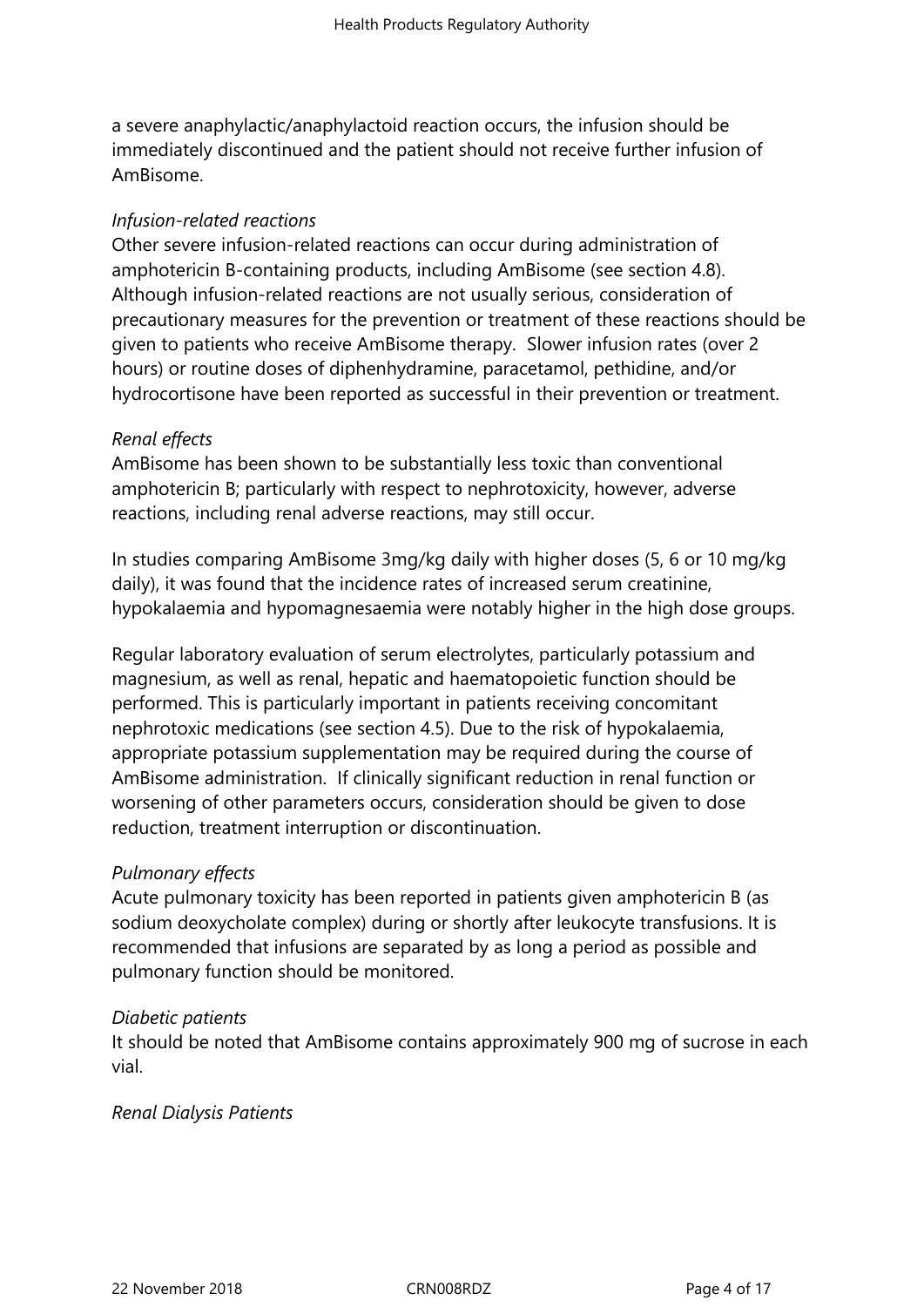Data suggest that no dose adjustment is required in patients undergoing haemodialysis or filtration procedures, however, AmBisome administration should be avoided during the procedure.

Patients with rare hereditary problems of fructose intolerance, glucose-galactose malabsorption or sucrase-isomaltase insufficiency should not take this medicine.

This medicinal product contains less than 1 mmol sodium (23 mg) per vial, i.e. essentially 'sodium-free'.

# **4.5 Interaction with other medicinal products and other forms of interactions**

No specific interaction studies have been performed with AmBisome. However, the following drugs are known to interact with amphotericin B and may interact with AmBisome:

Nephrotoxic medications: Concurrent administration of AmBisome with other nephrotoxic agents, (for example ciclosporin, aminoglycosides and pentamidine) may enhance the potential for drug-induced renal toxicity in some patients. However, in patients receiving concomitant ciclosporin and/or aminoglycosides, AmBisome was associated with significantly less nephrotoxicity compared to amphotericin B.

Regular monitoring of renal function is recommended in patients receiving AmBisome with any nephrotoxic medications.

Corticosteroids, corticotropin (ACTH) and diuretics: Concurrent use of corticosteroids, ACTH and diuretics (loop and thiazide) may potentiate hypokalaemia.

Digitalis glycosides: AmBisome induced hypokalaemia and may potentiate digitalis toxicity.

Skeletal muscle relaxants: AmBisome induced hypokalaemia may enhance the curariform effect of skeletal muscle relaxants (e.g. tubocurarine).

Antifungals: Concurrent use with flucytosine may increase the toxicity of flucytosine by possibly increasing its cellular uptake and/or impairing its renal excretion.

Antineoplastic agents: Concurrent use of antineoplastic agents may enhance the potential for renal toxicity, bronchospasm and hypotension. Antineoplastic agents should be given concomitantly with caution.

Leukocyte transfusions: Acute pulmonary toxicity has been reported in patients given amphotericin B (as sodium deoxycholate complex) during or shortly after leukocyte transfusions. It is recommended these infusions are separated by as long a period as possible and pulmonary function should be monitored.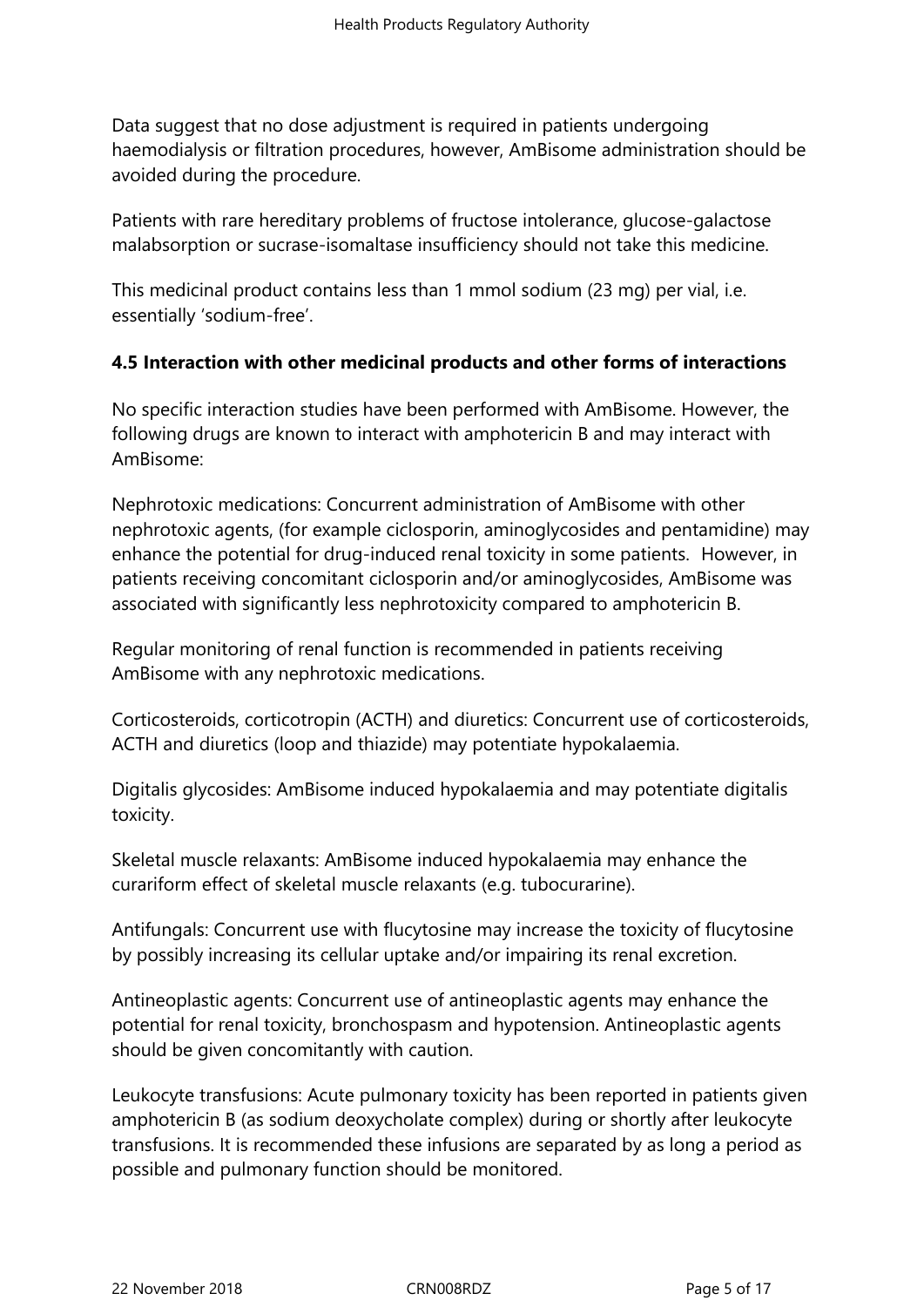# **4.6 Fertility, pregnancy and lactation**

## **Fertility**

Teratogenicity studies in both rats and rabbits concluded that AmBisome has no teratogenic potential in these species.

### **Pregnancy**

The safety of AmBisome in pregnant women has not been established. AmBisome should only be used during pregnancy if the possible benefits to be derived outweigh the potential risks to the mother and foetus.

Systemic fungal infections have been successfully treated in pregnant women with conventional amphotericin B without obvious effect on the foetus, but the number of cases reported is insufficient to draw any conclusions on the safety of AmBisome in pregnancy.

### Lactation

It is unknown whether AmBisome is excreted in human breast milk. A decision on whether to breastfeed while receiving AmBisome should take into account the potential risk to the child as well as the benefit of breast feeding for the child and the benefit of AmBisome therapy for the mother.

## **4.7 Effects on ability to drive and use machines**

No studies on the effects on the ability to drive and use machines have been performed. Some of the undesirable effects of AmBisome presented below may impact the ability to drive and use machines.

# **4.8 Undesirable effects**

#### Summary of adverse reactions

The following adverse reactions have been attributed to AmBisome, based on clinical trial data and post-marketing experience. The frequency is based on analysis from pooled clinical trials of 688 AmBisome treated patients: the frequency of adverse reactions identified from post-marketing experience is not known. Adverse reactions are listed below by body system organ class using MedDRA and are sorted by frequency.

Frequencies are defined as: Very common  $(≥ 1/10)$ Common  $(≥ 1/100$  to < 1/10) Uncommon (≥ 1/1,000 to < 1/100) Very rare (< 1/10,000) Not known (cannot be estimated from the available data)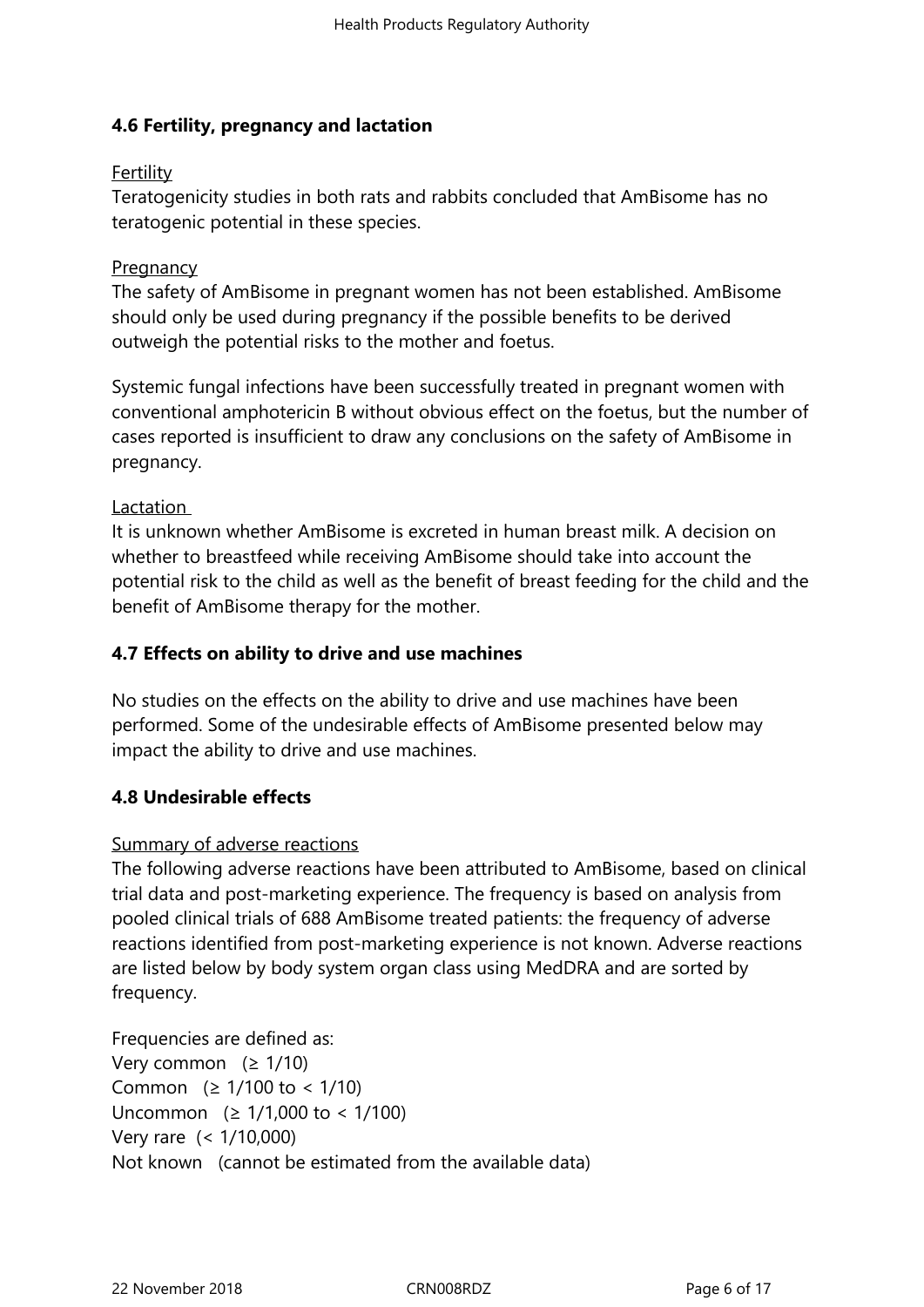Within each frequency grouping, undesirable effects are presented in order of decreasing seriousness.

*Blood and lymphatic system disorders* 

Uncommon: thrombocytopenia Not known: anaemia

*Immune system disorders* 

Uncommon: anaphylactoid reaction Not known: anaphylactic reactions, hypersensitivity

*Metabolism and nutrition disorders* 

Very common: hypokalaemia Common: hyponatraemia, hypocalcaemia, hypomagnesaemia, hyperglycaemia,

*Nervous system disorders* 

Common: headache Uncommon: convulsion

*Cardiac disorders* 

Common: tachycardia Not known: cardiac arrest, arrhythmia

*Vascular disorders* 

Common: hypotension , vasodilatation, flushing

*Respiratory, thoracic and mediastinal disorders* 

Common: dyspnoea Uncommon: bronchospasm

*Gastrointestinal disorders* 

Very common: nausea, vomiting Common: diarrhoea, abdominal pain

*Hepatobiliary disorders*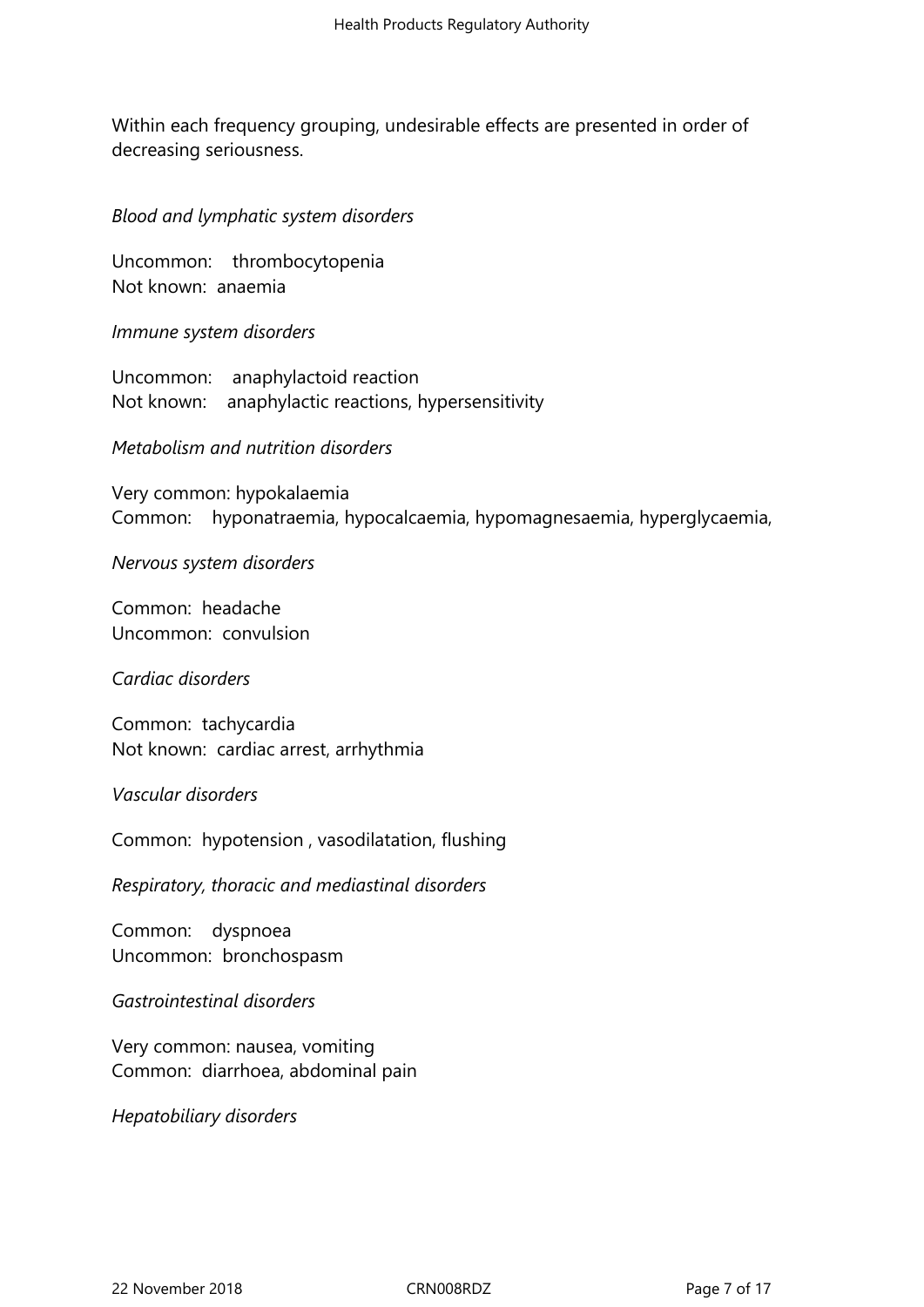Common: liver function tests abnormal, hyperbilirubinaemia, alkaline phosphatase increased

*Skin and subcutaneous disorders* 

Common: rash Not known: angioneurotic oedema

#### *Musculoskeletal and connective tissue disorders*

Common: back pain Not Known: rhabdomyolysis (associated with hypokalemia), musculoskeletal pain (described as arthralgia or bone pain)

#### *Renal and urinary disorders*

Common: increased creatinine, blood urea increased Not known: renal failure, renal insufficiency

*General disorders and administration site conditions* 

Very common: rigors, pyrexia Common: chest pain Uncommon: phlebitis

Description of selected adverse reactions

#### *Infusion related reactions*

Fever and chills/rigors are the most frequent infusion-related reactions expected to occur during AmBisome administration. Less frequent infusion-related reactions may consist of one or more of the following symptoms: chest tightness or pain, dyspnoea, bronchospasm, flushing, tachycardia, hypotension, and musculoskeletal pain (described as arthralgia, back pain, or bone pain). These resolve rapidly on stopping the infusion and may not occur with every subsequent dose or when slower infusion rates (over 2 hours) are used.

In addition, infusion-related reactions may also be prevented by the use of premedication. However, severe infusion-related reactions may necessitate the permanent discontinuation of AmBisome (see section 4.4).

In two double-blind, comparative studies, AmBisome treated patients experienced a significantly lower incidence of infusion-related reactions, as compared to patients treated with conventional amphotericin B or amphotericin B lipid complex.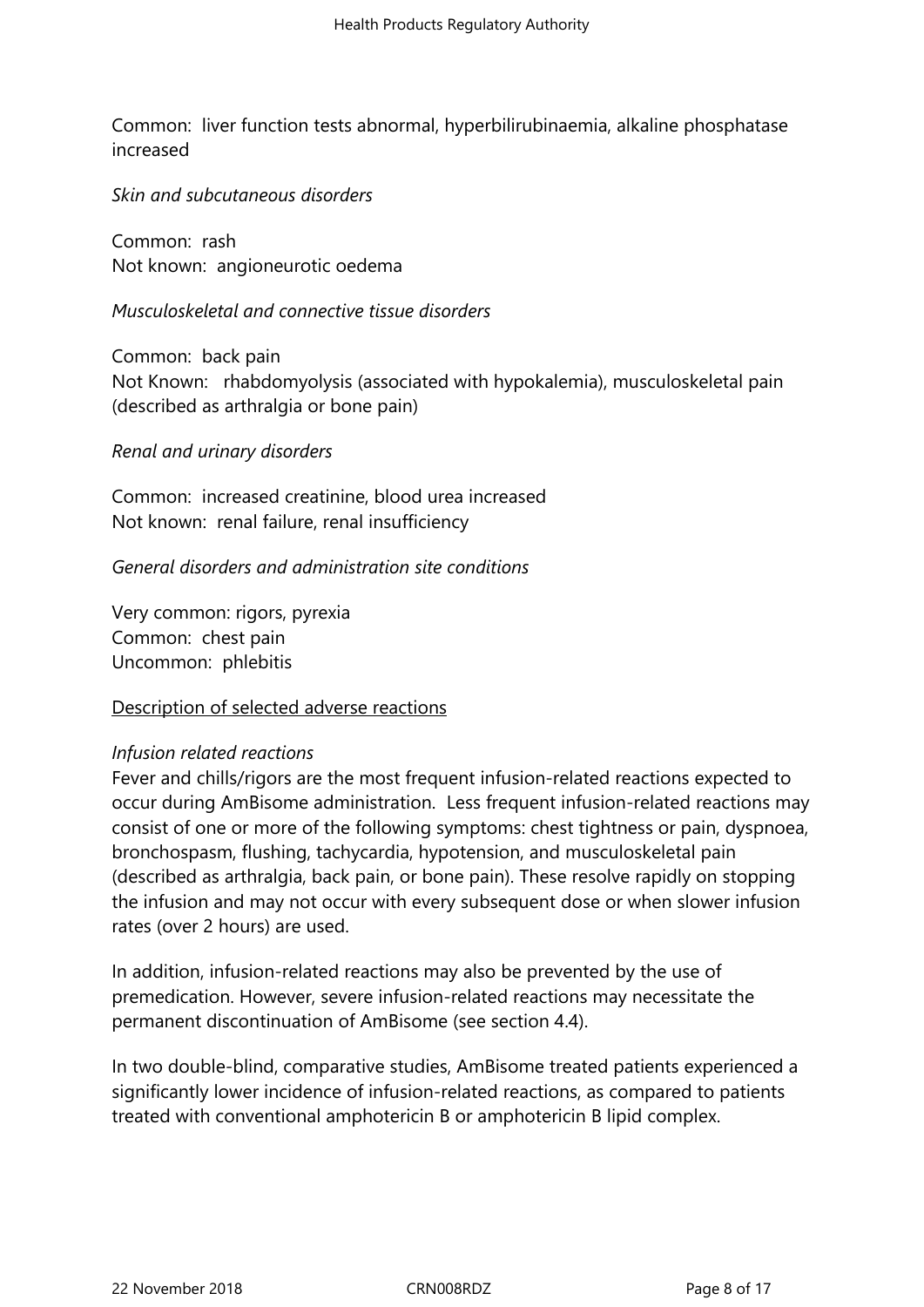In pooled study data from randomised, controlled clinical trials comparing AmBisome with conventional amphotericin B therapy in greater than 1,000 patients, reported adverse reactions were considerably less severe and less frequent in AmBisome treated patients, as compared with conventional amphotericin B treated patients.

# *Renal effects*

Nephrotoxicity occurs to some degree with conventional amphotericin B in most patients receiving the drug intravenously. In two, double-blind studies, the incidence of nephrotoxicity with AmBisome (as measured by serum creatinine increase greater than 2.0 times baseline measurement), is approximately half of that reported for conventional amphotericin B or amphotericin B lipid complex.

# *Interference with Phosphorus Chemistry Assays*

False elevations of serum phosphate may occur when samples from patients receiving AmBisome are analyzed using the PHOSm assay (e.g. used in Beckman Coulter analyzers including the Synchron LX20). This assay is intended for the quantitative determination of inorganic phosphorus in human serum, plasma or urine samples.

# Reporting of suspected adverse reactions

Reporting suspected adverse reactions after authorisation of the medicinal product is important. It allows continued monitoring of the benefit/risk balance of the medicinal product. Healthcare professionals are asked to report any suspected adverse reactions via the national reporting system: HPRA Pharmacovigilance, Earlsfort Terrace, IRL - Dublin 2. Tel: +353 1 6764971; Fax: +353 1 6762517; Website: www.hpra.ie; e-mail: medsafety@hpra.ie.

# **4.9 Overdose**

[The toxicity o](http://www.hpra.ie/)f AmBi[some due to acute o](mailto:medsafety@hpra.ie)verdose has not been defined. If overdose should occur, cease administration immediately. Carefully monitor clinical status including renal and hepatic function, serum electrolytes and haematological status. Haemodialysis or peritoneal dialysis does not appear to affect the elimination of AmBisome.

Special populations (including paediatric population): No additional information is available in special populations.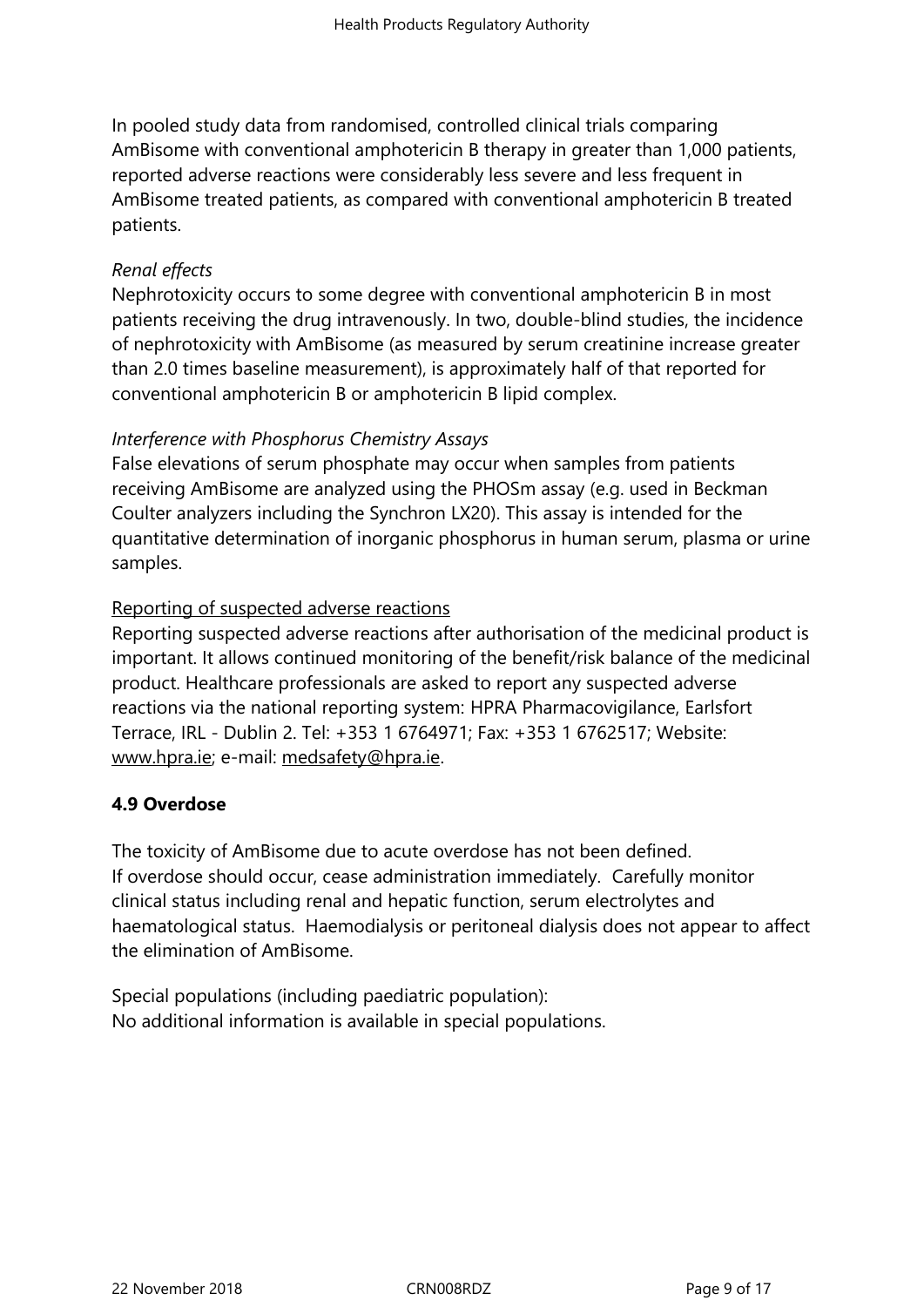# **5 PHARMACOLOGICAL PROPERTIES**

## **5.1 Pharmacodynamic properties**

Pharmacotherapeutic group: Antimycotics for systemic use, antibiotics; ATC code: J02AA01

Mechanism of action and pharmacodynamic effects Amphotericin B is a macrocyclic, polyene antifungal antibiotic produced by *Streptomyces nodosus*.

Liposomes are closed, spherical vesicles formed from a variety of amphiphilic substances such as phospholipids. Phospholipids arrange themselves into membrane bilayers when exposed to aqueous solutions.

The lipophilic moiety of amphotericin allows the drug to be integrated into the lipid bilayer of the liposomes.

Amphotericin B is fungistatic or fungicidal depending on the concentration attained in body fluids and the susceptibility of the fungus. The drug is thought to act by binding to sterols in the fungal cell membrane, with a resulting change in membrane permeability, allowing leakage of a variety of small molecules. Mammalian cell membranes also contain sterols, and it has been suggested that the damage to human cells and fungal cells caused by amphotericin B may share common mechanisms.

#### **Microbiology**

Amphotericin B, the antifungal component of AmBisome, shows a high order of in vitro activity against many species of fungi. Most strains of *Histoplasma capsulatum*, *Coccidioides immitis, Candida spp., Blastomyces dermatitidis, Rhodotorula, Cryptococcus neoformans, Sporothrix schenkii, Mucor mucedo* and *Aspergillus fumigatus*, are inhibited by concentrations of amphotericin B ranging from 0.03 to 1.0 mcg/ml in vitro. Amphotericin B has minimal or no effect on bacteria and viruses.

AmBisome has been shown to be effective in animal models of visceral leishmaniasis (caused by *Leishmania infantum* and *Leishmania donovani*). In mice infected with Leishmania infantum and treated with AmBisome 3mg/kg for 3-7 doses, all dosage regimens of AmBisome cured mice more promptly than sodium stibogluconate, and no toxicity was seen. In mice infected with *Leishmania donovani*, AmBisome was >5 times more effective and >25 times less toxic than amphotericin B.

#### Pediatric population

The pharmacodynamic profile of AmBisome in paediatric patients is consistent with that described in adult patients.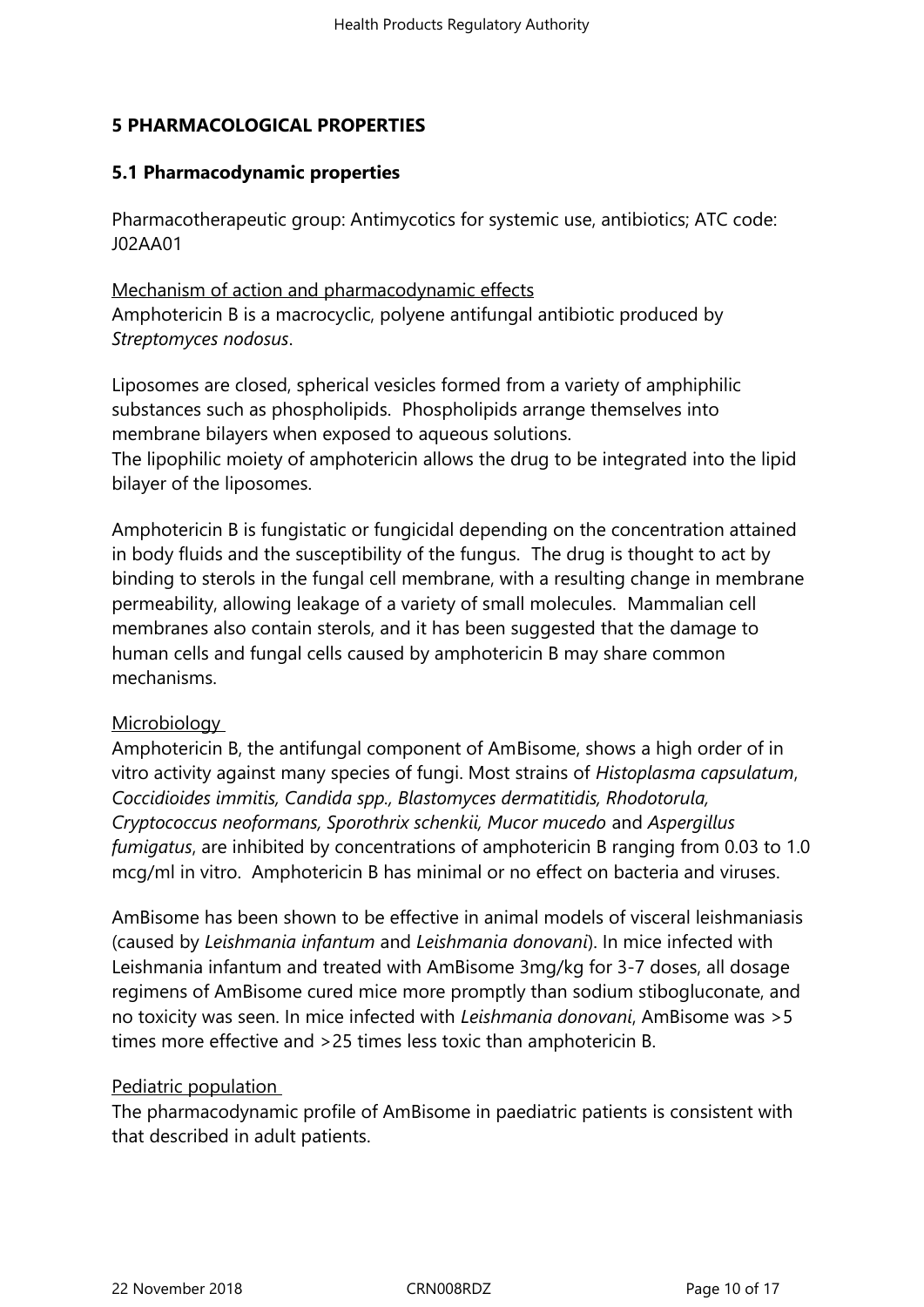# **5.2 Pharmacokinetic properties**

The pharmacokinetic profile of AmBisome, based upon total plasma concentrations of amphotericin B, was determined in cancer patients with febrile neutropenia and bone marrow transplant patients who received 1 hour infusions of 1.0 to 7.5mg/kg/day AmBisome for 3 to 20 days. AmBisome has a significantly different pharmacokinetic profile from that reported in the literature for conventional presentations of amphotericin B, with higher amphotericin B plasma concentrations (Cmax) and increased exposure ( $AUC_{0-24}$ ) following administration of AmBisome than conventional amphotericin B.

After the first and last dose the pharmacokinetic parameters of AmBisome (mean  $\pm$ standard deviation) ranged from:

| $C_{\text{max}}$ : | 7.3 $\mu$ g/mL (±3.8) to 83.7 $\mu$ g/mL (±43.0)                                     |
|--------------------|--------------------------------------------------------------------------------------|
| $T\frac{1}{2}$ :   | 6.3 hr $(\pm 2.0)$ to 10.7 hr $(\pm 6.4)$                                            |
| $AUC_{0-24}$ :     | 27 $\mu$ g.hr/mL ( $\pm$ 14) to 555 $\mu$ g.hr/mL ( $\pm$ 311)                       |
| Clearance (CI):    | 11 mL/hr/kg $(\pm 6)$ to 51 mL/hr/kg $(\pm 44)$                                      |
|                    | Volume of distribution (Vss): $0.10$ L/kg ( $\pm 0.07$ ) to 0.44 L/kg ( $\pm 0.27$ ) |

Minimum and maximum pharmacokinetic values do not necessarily come from the lowest and highest doses, respectively. Following administration of AmBisome steady state was reached quickly (generally within 4 days of dosing).

#### Absorption

AmBisome pharmacokinetics following the first dose appear non-linear such that serum AmBisome concentrations are greater than proportional with increasing dose.

This non-proportional dose response is believed to be due to saturation of reticuloendothelial AmBisome clearance. There was no significant drug accumulation in the plasma following repeated administration of 1 to 7.5 mg/kg/day.

# Distribution:

Volume of distribution on day 1 and at steady state suggests that there is extensive tissue distribution of AmBisome.

Elimination:

After repeated administration of AmBisome the terminal elimination half-life (t $\frac{1}{2}$ <sub>R</sub>) for AmBisome was approximately 7 hours.

The excretion of AmBisome has not been studied. The metabolic pathways of amphotericin B and AmBisome are not known.

Due to the size of the liposomes there is no glomerular filtration and renal elimination of AmBisome, thus avoiding interaction of amphotericin B with cells of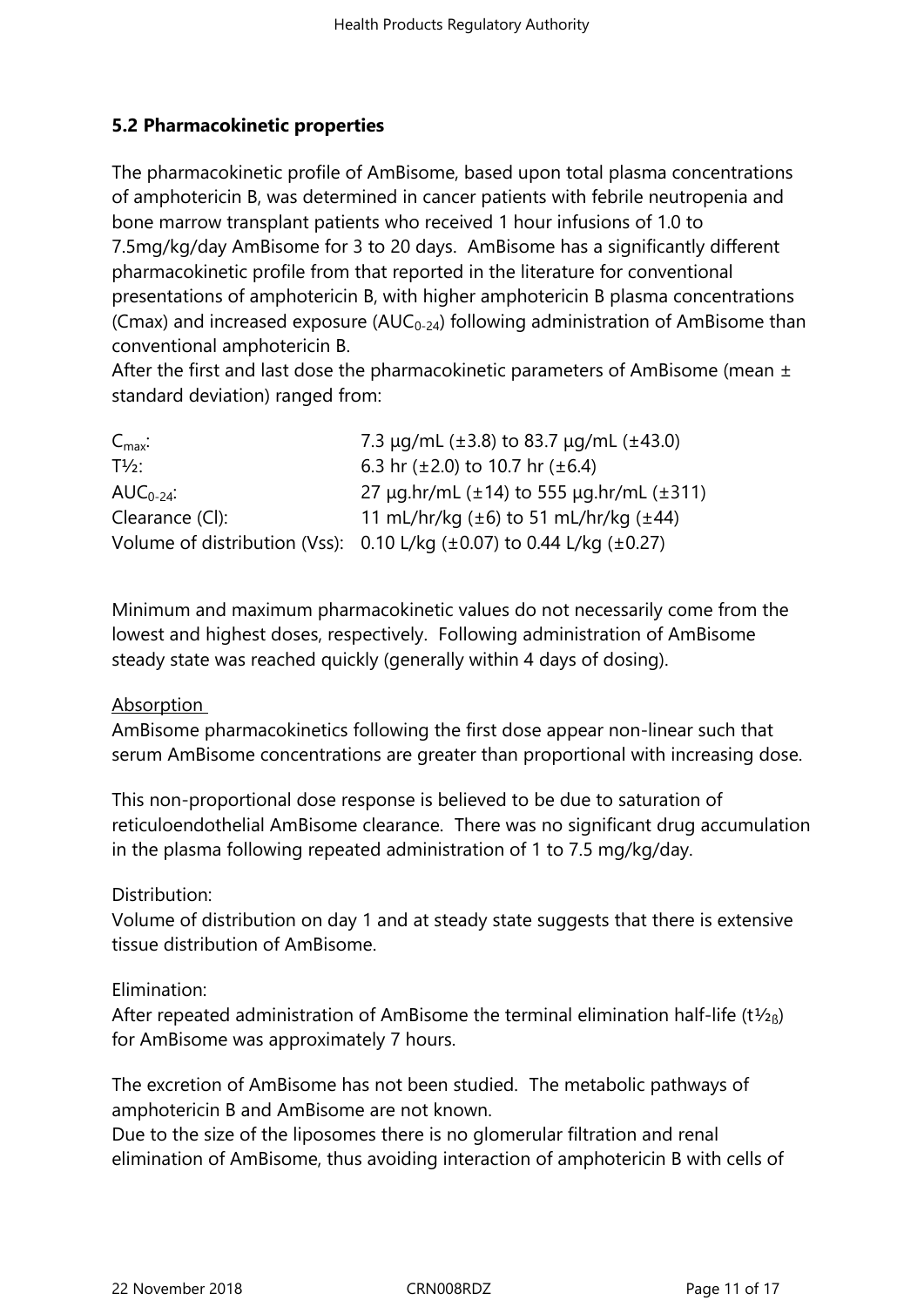the distal tubuli and reducing the potential for nephrotoxicity seen with conventional amphotericin B presentations.

Other special populations:

### *Renal Impairment*

The effect of renal impairment on the pharmacokinetics of AmBisome has not been formally studied. Data suggest that no dose adjustment is required in patients undergoing haemodialysis or filtration procedures, however, AmBisome administration should be avoided during the procedure.

# **5.3 Preclinical safety data**

In repeat dose toxicity studies in dogs (1 month), rabbits (1 month) and rats (3 months) at doses equal to or, in some species, less than the clinical therapeutic doses of 1 to 3 mg/kg/day, the target organs for AmBisome toxicity were the liver and kidneys, both known target organs for amphotericin B toxicity. AmBisome was found to be non-mutagenic in bacterial and mammalian systems.

Carcinogenicity studies have not been conducted with AmBisome.

No adverse effects on male or female reproductive function were noted in rats.

# **6 PHARMACEUTICAL PARTICULARS**

# **6.1 List of excipients**

Hydrogenated soy phosphatidylcholine Cholesterol Distearoylphosphatidylglycerol Alpha tocopherol Sucrose Disodium succinate hexahydrate Sodium hydroxide Hydrochloric acid

# **6.2 Incompatibilities**

This medicinal product must not be mixed with other medicinal products except those mentioned in section 6.6.

AmBisome is incompatible with saline solutions and may not be mixed with other drugs or electrolytes.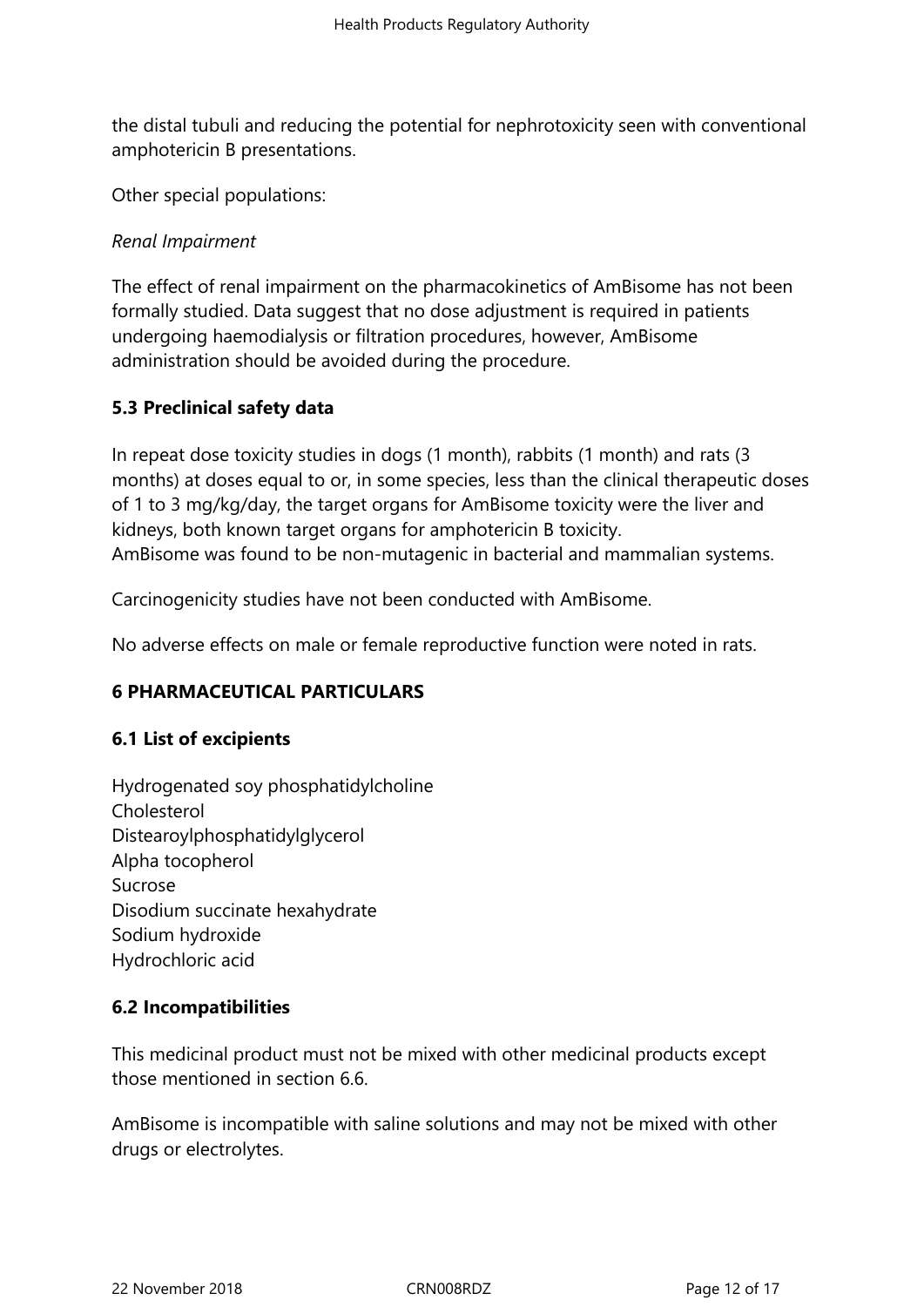# **6.3 Shelf life**

### **Unopened Product:**

AmBisome Liposomal Amphotericin B 50mg powder for concentrate for dispersion for Infusion: 4 years.

### **Product once reconstituted with water for injections:**

AmBisome is a single dose unpreserved sterile lyophile. Therefore from a microbiological point of view, once reconstituted, the product must be used immediately. If not used immediately, in-use storage times and conditions prior to use are the responsibility of the user and would normally not be longer than 24 hours at 2-8°C, unless reconstitution and dilution has taken place under controlled and validated aseptic conditions.

Where reconstitution and dilution are conducted under controlled and validated aseptic conditions the following may be used in determining use periods.

Chemical and physical stability have been demonstrated for storage as follows:

Glass vials: 24 hours at 25  $\pm$  2°C exposed to ambient light. Glass vials: up to 7 days at 2-8°C Polypropylene syringes: Up to 7 days at 2-8°C. Do not freeze.

# **Product once reconstituted with water for injections and further diluted in dextrose:**

Chemical and physical stability have been demonstrated at the following storage conditions using dextrose infusion as the dilution medium in PVC or Polyolefin infusion bags.

Table 1: Stability of product once reconstituted with water for injections and further diluted in dextrose

| <b>Diluent</b> |            | Dilution   Concentration of | Maximum          | Maximum           |  |
|----------------|------------|-----------------------------|------------------|-------------------|--|
|                |            | Amphotericin B              | Duration of      | Duration of       |  |
|                |            | mq/mL                       | Storage at 2-8°C | Storage at 25±2°C |  |
|                | $1$ in $2$ | 2.0                         | 7 days           | 48 hours          |  |
| 5 % Dextrose   | $1$ in $8$ | 0.5                         | 7 days           | 48 hours          |  |
|                | 1 in 20    | 0.2                         | 4 days           | 24 hours          |  |
| 10% Dextrose   | $1$ in $2$ | 2.0                         | 48 hours         | 72 hours          |  |
| 20% Dextrose   | $1$ in $2$ | 2.0                         | 48 hours         | 72 hours          |  |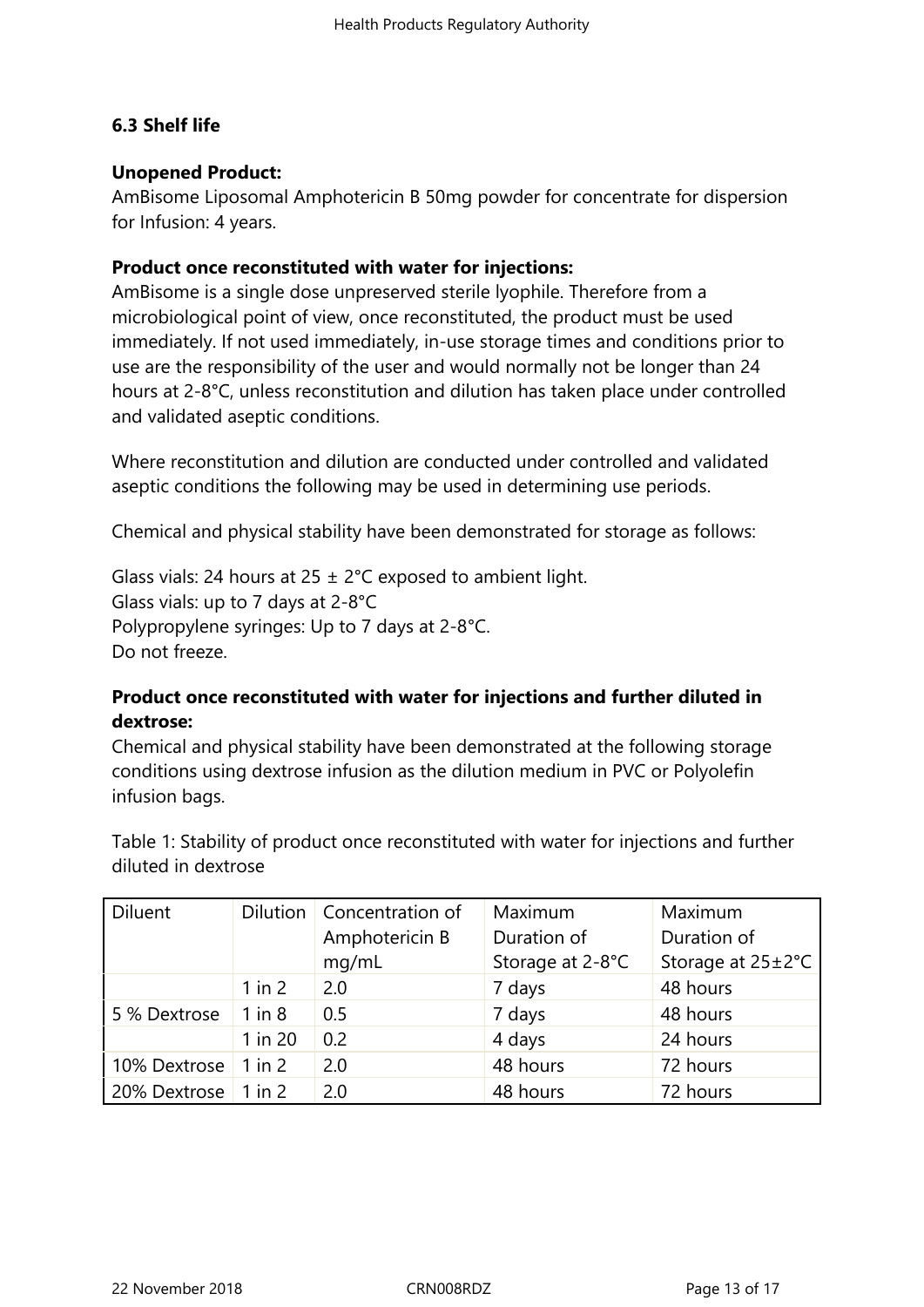# **6.4 Special precautions for storage**

AmBisome Liposomal Amphotericin B 50mg powder for concentrate for dispersion for Infusion. Do not store above 25°C.

**DO NOT STORE** partially used vials for future patient use.

For storage conditions of the reconstituted medicinal product, see section 6.3.

### **6.5 Nature and contents of container**

AmBisome is presented in 15 ml, 20ml or 30 ml sterile, Type I glass vials. The closure consists of a butyl rubber stopper and aluminium ring seal fitted with a removable plastic cap. Single-dose vials are packed in ten per carton with 10 filters.

Not all pack sizes may be marketed.

**6.6 Special precautions for disposal of a used medicinal product or waste materials derived from such medicinal product and other handling of the product**

**READ THIS ENTIRE SECTION CAREFULLY BEFORE BEGINNING RECONSTITUTION.**

**AmBisome is NOT interchangeable with other amphotericin products.**

# **AmBisome must be reconstituted using Sterile Water for Injection (without a bacteriostatic agent) and diluted in Dextrose solution (5%, 10% or 20%) for infusion only.**

The use of any solution other than those recommended, or the presence of a bacteriostatic agent (e.g. benzyl alcohol) in the solution, may cause precipitation of AmBisome.

AmBisome is NOT compatible with saline and must not be reconstituted or diluted with saline or administered through an intravenous line that has previously been used for saline unless first flushed with dextrose solution (5%,10% or 20%) for infusion. If this is not feasible, AmBisome should be administered through a separate line.

Do NOT mix AmBisome with other drugs or electrolytes.

Aseptic technique must be observed in all handling, since no preservative or bacteriostatic agent is present in AmBisome, or in the material specified for reconstitution and dilution.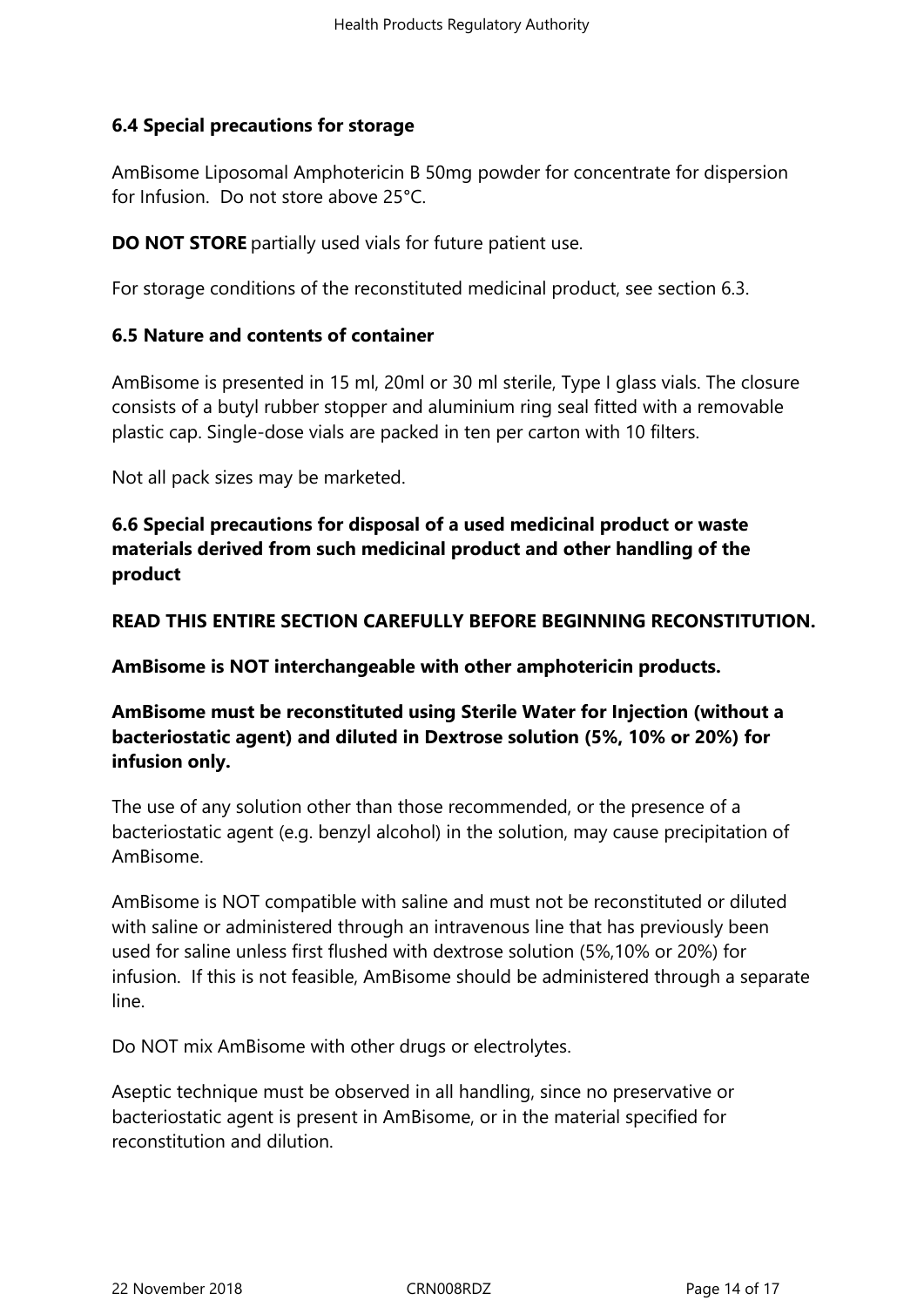Vials of AmBisome Containing 50 mg of Amphotericin are Prepared as Follows:

1. Add 12 ml of Water for Injection to each AmBisome vial, to yield a preparation containing 4 mg/ml amphotericin**.**

2. IMMEDIATELY after the addition of water, SHAKE THE VIALS VIGOROUSLY for 30 seconds to completely disperse the AmBisome. After reconstitution the concentrate is a translucent, yellow dispersion. Visually inspect the vial for particulate matter and continue shaking until complete dispersion is obtained. Do not use if there is evidence of precipitation of foreign matter.

3. Calculate the amount of reconstituted (4 mg/ml) AmBisome to be further diluted (see table below).

4. The infusion solution is obtained by dilution of the reconstituted AmBisome with between one (1) and nineteen (19) parts dextrose solution (5%, 10% or 20%) for infusion by volume, to give a final concentration in the recommended range of 2.00mg/ml to 0.20mg/ml amphotericin as AmBisome (see table below).

5. Withdraw the calculated volume of reconstituted AmBisome into a sterile syringe. Using the 5-micron filter provided, instill the AmBisome preparation into a sterile container with the correct amount of Dextrose solution (5%, 10% or 20%) for infusion.

An in-line membrane filter may be used for intravenous infusion of AmBisome. However, the mean pore diameter of the filter should not be less than 1.0 micron.

# **Preparation of AmBisome for Infusion**

An example is provided in the table below of the preparation of AmBisome dispersion for infusion at a dose of **3mg/kg/day** in dextrose 5% solution for infusion. Note that this table relates to doses of **3mg/kg/day** only, however other doses than this may be prescribed for a patient. If a dose other than **3mg/kg/day** has been prescribed for a patient, then the appropriate calculations must be undertaken and the table cannot be used.

Table 2: Example of the preparation of AmBisome dispersion for infusion at a dose of **3mg/kg/day** in dextrose 5% solution for infusion

| Weight  |             | Number Amount | Volume of   | To make up a       | To make up a      |  |
|---------|-------------|---------------|-------------|--------------------|-------------------|--|
| of      | οf          | οf            | reconstitut | 0.2mg/ml final     | 2.0mg/ml final    |  |
| patient | vials       | AmBiso        | ed          | concentration      | concentration     |  |
| (kg)    | required me |               | AmBisome    |                    |                   |  |
|         | to          | required      | to be       | (1 in 20 dilution) | (1 in 2 dilution) |  |
|         | prepare     | by the        | withdrawn   |                    |                   |  |
|         | dose*       | patient       | for further |                    |                   |  |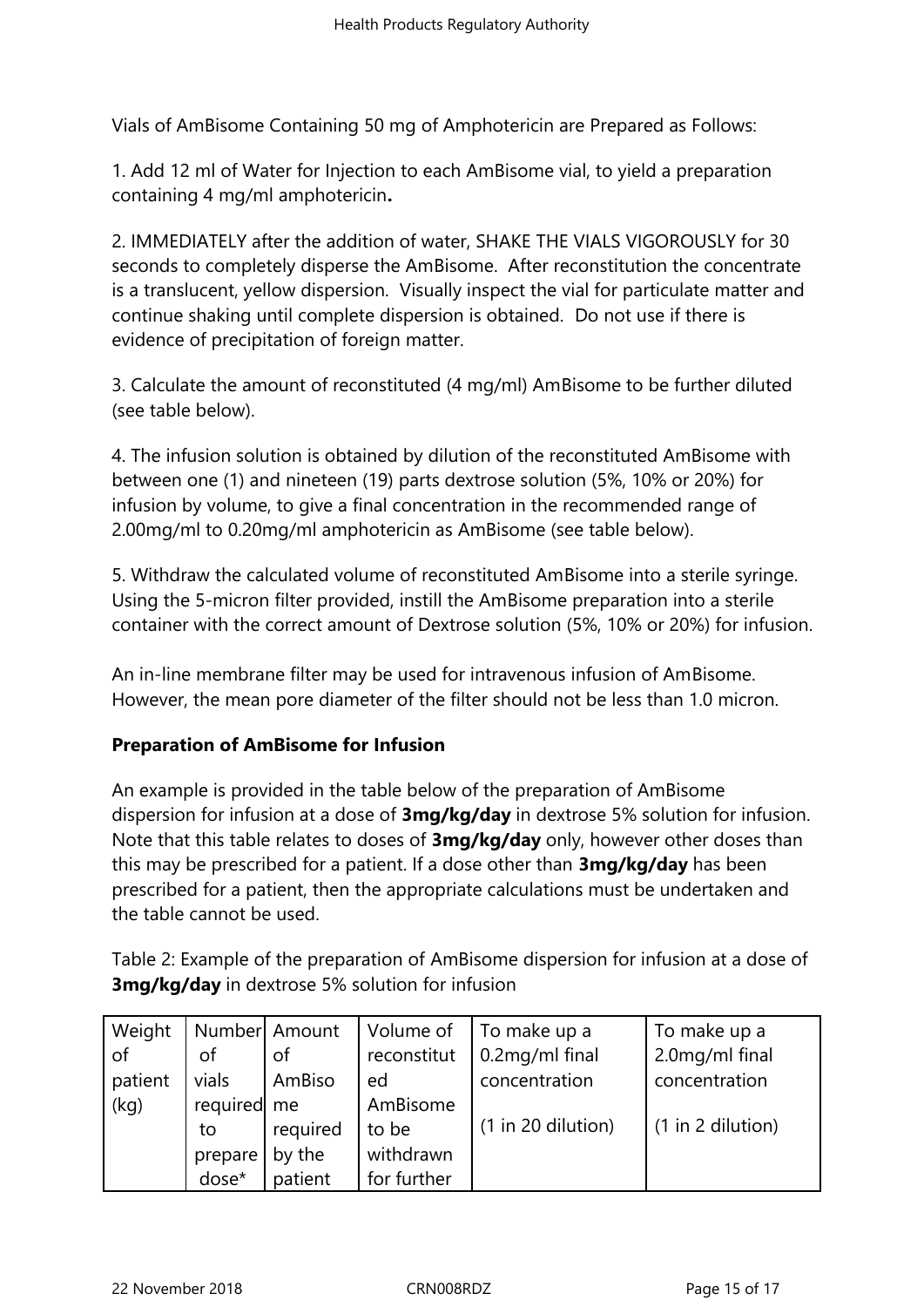|    |                | (to be<br>withdrawn<br>for<br>further<br>dilution)<br>(mg) | dilution<br>$(m!)^{**}$ |                   |           |                   |           |
|----|----------------|------------------------------------------------------------|-------------------------|-------------------|-----------|-------------------|-----------|
|    |                |                                                            |                         | Volume            | Total     | Volume            | Total     |
|    |                |                                                            |                         | of 5%             | volume    | of 5%             | volume    |
|    |                |                                                            |                         | dextrose (ml;     |           | dextrose          | (m)       |
|    |                |                                                            |                         |                   | AmBiso    |                   | AmBiso    |
|    |                |                                                            |                         | needed            | me plus   | needed            | me plus   |
|    |                |                                                            |                         | (m <sub>l</sub> ) | 5%        | (m <sub>l</sub> ) | 5%        |
|    |                |                                                            |                         |                   | dextrose) |                   | dextrose) |
| 10 | 1              | 30                                                         | 7.5                     | 142.5             | 150       | 7.5               | 15        |
| 25 | $\overline{2}$ | 75                                                         | 18.75                   | 356.25            | 375       | 18.75             | 37.5      |
| 40 | 3              | 120                                                        | 30                      | 570               | 600       | 30                | 60        |
| 55 | 4              | 165                                                        | 41.25                   | 783.75            | 825       | 41.25             | 82.5      |
| 70 | 5              | 210                                                        | 52.5                    | 997.5             | 1050      | 52.5              | 105       |
| 85 | 6              | 255                                                        | 63.75                   | 1211.2<br>5       | 1275      | 63.75             | 127.5     |

\* The full contents of a vial(s) may not be required to prepare a dose for a patient. \*\* Each vial of AmBisome (50mg) is reconstituted with 12ml Water for Injection to provide a concentration of 4mg/ml Amphotercin B.

For single use only. Discard any unused contents.

Any unused product or waste material should be disposed of in accordance with local requirements.

# **7 MARKETING AUTHORISATION HOLDER**

Gilead Sciences Ireland UC Ida Business & Technology Park **Carrigtohill** Co Cork Ireland

# **8 MARKETING AUTHORISATION NUMBER**

PA2322/001/001

# **9 DATE OF FIRST AUTHORISATION/RENEWAL OF THE AUTHORISATION**